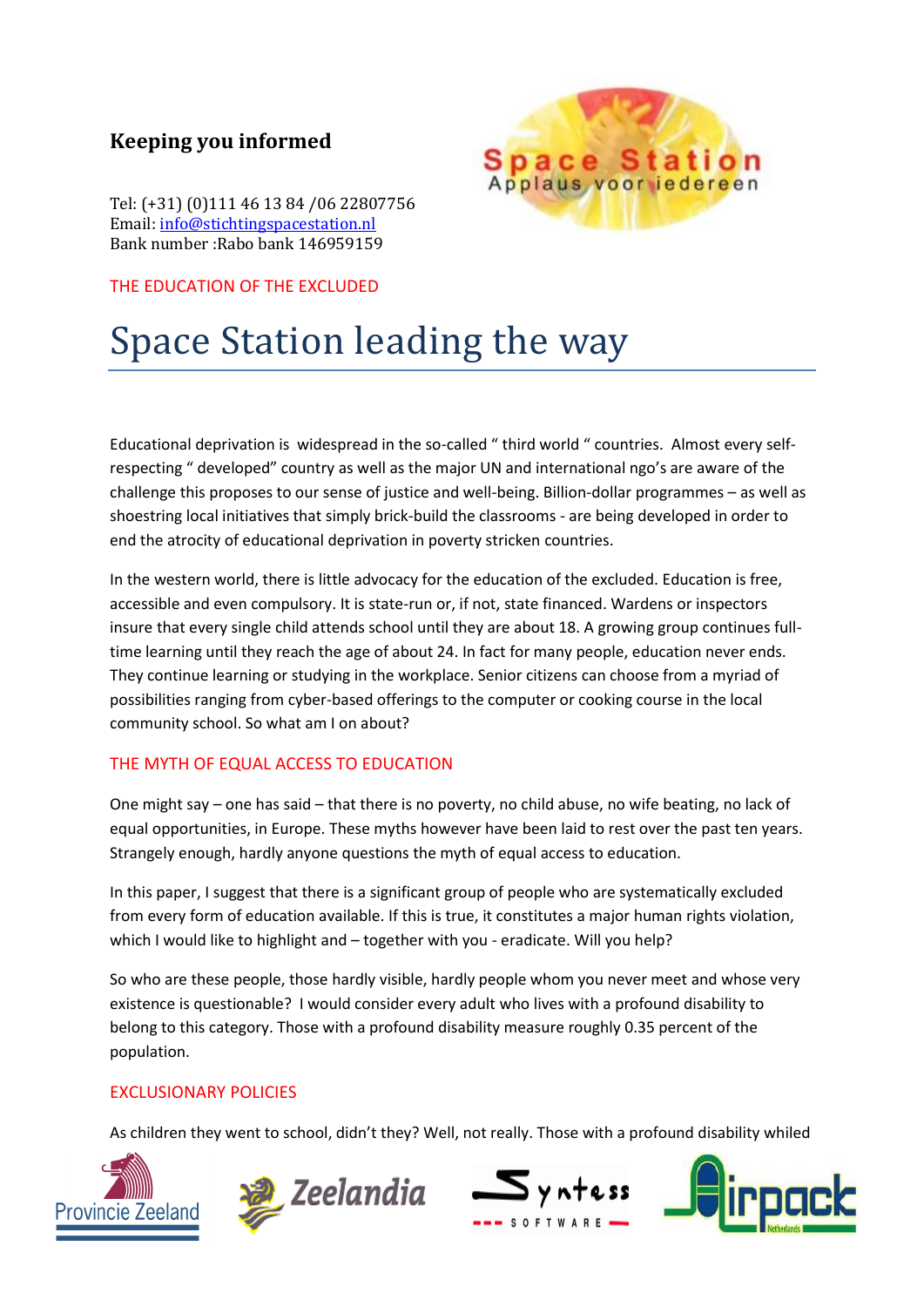Tel: (+31) (0)111 46 13 84 /06 22807756 Email: info@stichtingspacestation.nl Bank number :Rabo bank 146959159



away their time in institutions that excelled in exclusionary policies. The injustice and absurdity of the situation was somewhat mitigated by all those " little unremembered acts of kindness and of love " exercised by poorly paid and overworked " day centre" staff or care workers. Being kept pretty busy with changing nappies, replacing dribblers, and assisting with eating and drinking and sometimes breathing, there was little time for any kind of teaching. With the widespread assumption that people with a profound disability, with such a low IQ, can't learn, , any of their attempts at anything vaguely resembling education met with incomprehension. The doctors, the psychologists, the government inspectors and even you, my donors , were all of one mind: you can care for these people, you can pity them, you can love them, but you can't educate them! And what would you educate them for? They can't *be* anything, they can't *become* anything . *What* would you teach them was as baffling a question as *why* would you teach them.

#### A WILD AND EXCITING JOURNEY

Educating adults with a profound disability is the aim of Space Station, a new foundation set up at a grass-roots level in The Netherlands. Most of the finance comes from good companies in the locality. Space Station aims at providing a curriculum that meets the needs of those would-be students.



Photo :a gift from photographer Marijke Folkertsma





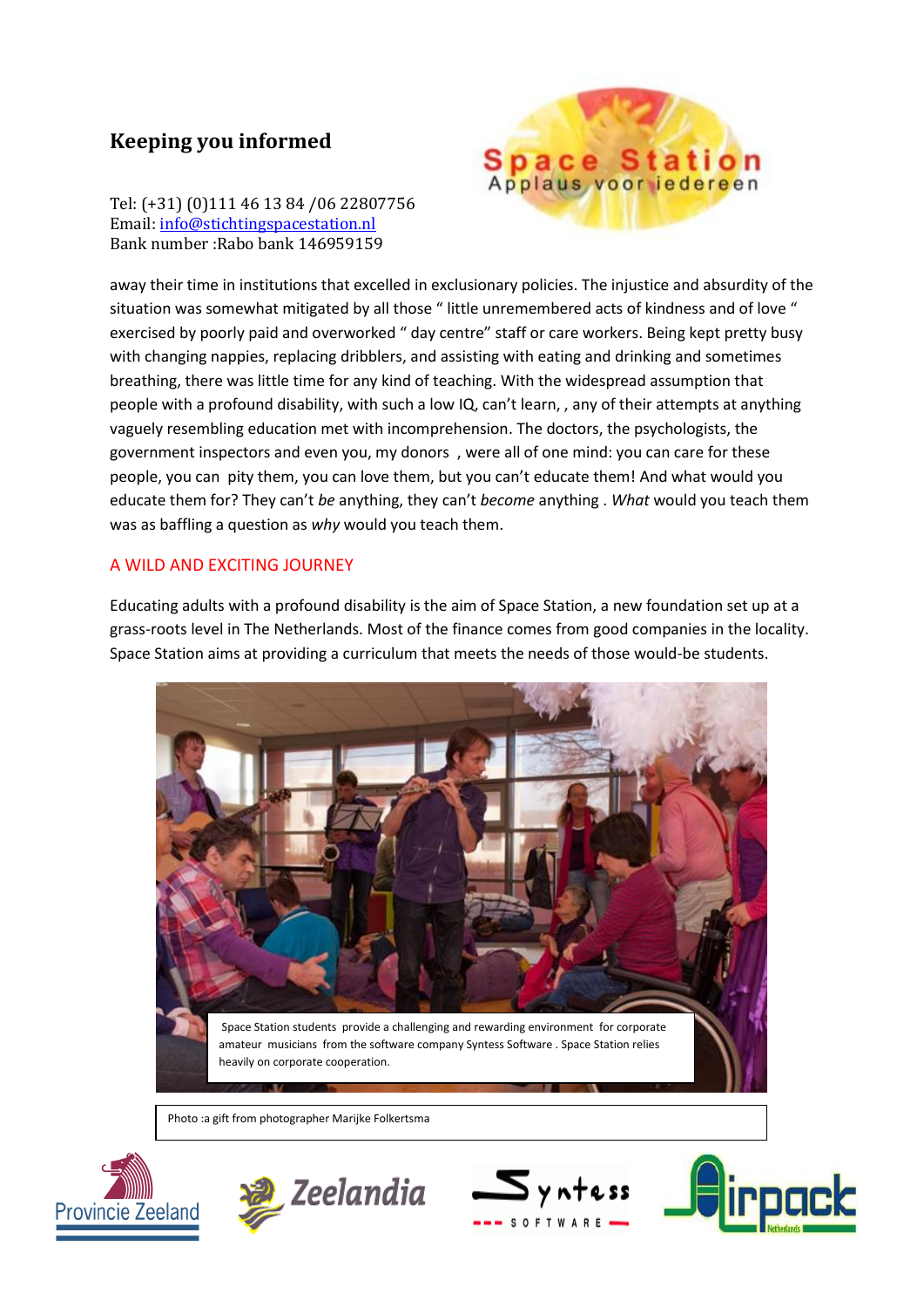Tel: (+31) (0)111 46 13 84 /06 22807756 Email: info@stichtingspacestation.nl Bank number :Rabo bank 146959159



The voluntary organization is currently developing and implementing a three-year course consisting of 60 theatre workshops. The workshops take place in a real educational facility, a local regional technical college. By experimenting and developing novel ways of communicating with their students, Space Station challenges the assumption that these students, most with an IQ under 20, can't learn.

Simultaneously the programme shows *how* you can teach adults with a profound disability, how you can click in to the old Latin idea of educating: education as " educare" - leading forth, taking you where you're at and moving one tiny step forward. Education is not about where you start from or how far behind you are. It's as much about the length and the quality of the journey. For students with intensive support needs, it can be a wild and exciting journey, enriching their lives, offering them undreamt of opportunities to make their unique contribution to their community. Without the support of local businesses , the Space Station experiment would never have taken off.



Photography: a corporate contribution from Silvia Wennekes of Atelier Chaos

### THE RULES OF GOOD RESULTS

Without the support of local businesses, Space Station could never have taken off. More and more the social sector is discovering the business community as the essential link in successful social entrepreneurship. Business people understand better than anyone else that severely under-resourced initiatives are doomed to failure. They invented words like investment and infrastructure,dysfunctional boards and dynamic leadership. And social entrepreneurs are beginning to learn that they do not have an exclusive monopoly on passion for social justice or, for that matter on passion. In fact some of the most effective social reformers are business people. They are asking, indeed demanding, that the social sector reinvent itself according to the rules of good results.







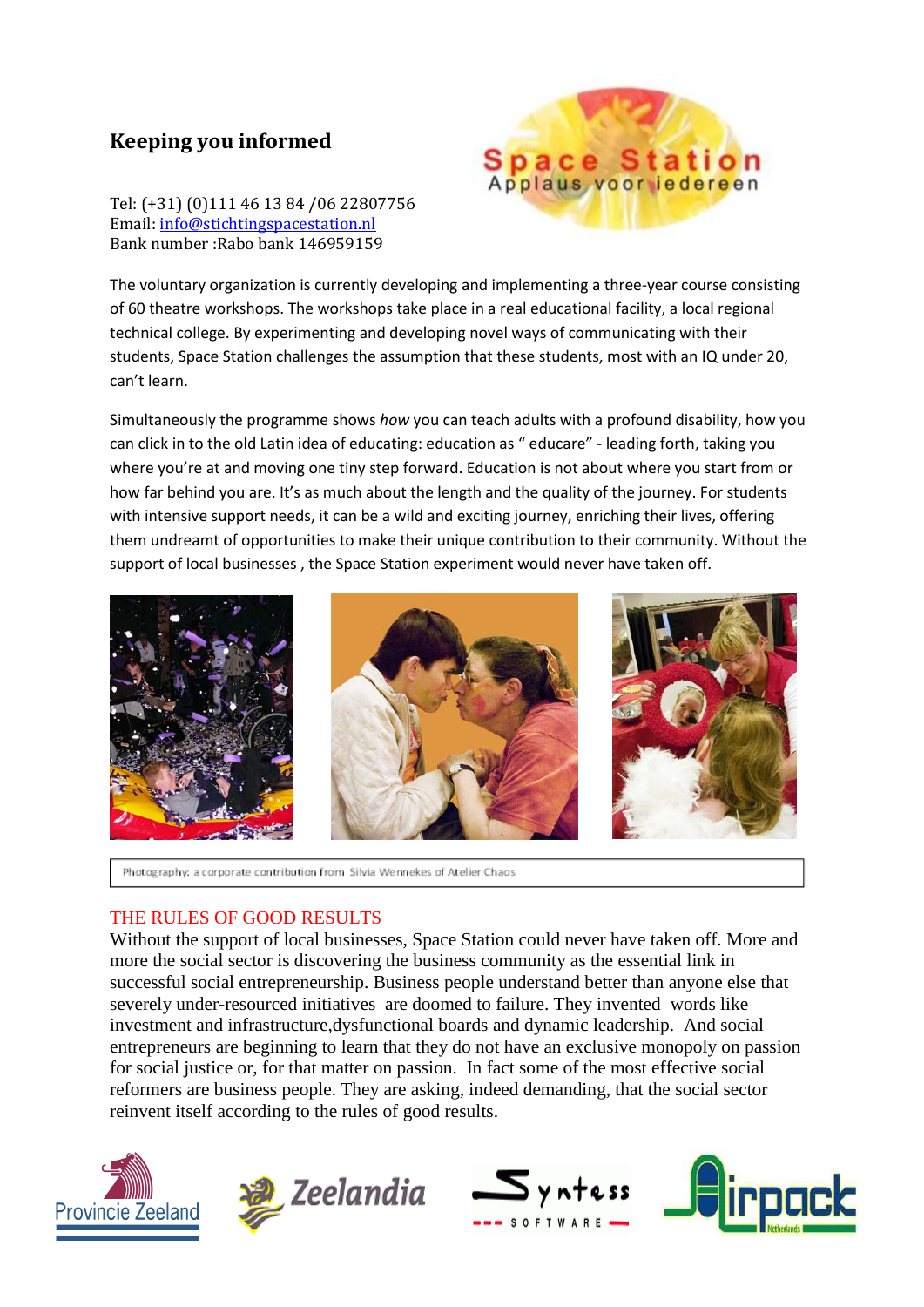Tel: (+31) (0)111 46 13 84 /06 22807756 Email: info@stichtingspacestation.nl Bank number :Rabo bank 146959159

#### COUNTING THE MILLIONS



It is the purpose of a business to make money. Yet great businesses enrich not only themselves. I would like to share a beautiful story of lucrative giving by a local company that is also, happily, a sponsor of Space Station. It appears that one morning in Zierikzee one of the employees of Zeelandia woke up with a desire to help animals. In keeping with the high ambition of successful people, he got in contact with a national environmental organization and drew up a plan that would cost his company very little and generate a large income for the ngo. He, or maybe one of his friends, invented the motto

Help de natuur een pootje , koop een Panda broodje.

Now only the Dutch speakers will understand the impact of such a brilliant one- liner. Well, that was more than ten years ago and the ngo, World Wildlife Funds, is still counting the millions and reeling from the effect of successful entrepreneurship intertwined with the spirit of imagination. Zeelandia , as well as getting other people to care for the animals and the environment , commands an undisputed first place in the world of local philanthropy. Always useful for a company that spends most of its philanthropic euros on donating bags of flour to local organizations who bake and sell pancakes and cookies and get on with the business of changing the world. Not that the effects of the bags of flour are less important: the women who knead the dough have been kneading change since the world began. Selling pancakes is however light years away from composing one-liners and marketing "panda broodjes".

### LEADING FORTH

Whatever else the new learners teach us, they intimate that life is not about being clever or being competent. With their faint voices and faltering steps, they point the way towards a deeper intelligence, a profounder understanding, a greater questioning of what it means to be human. At the end of the day, maybe it is they who are leading us forth. Let's just educate them and see what happens.

And, you my ( prospective) donors, don't forget that you'd be dumb too if you never went to school.